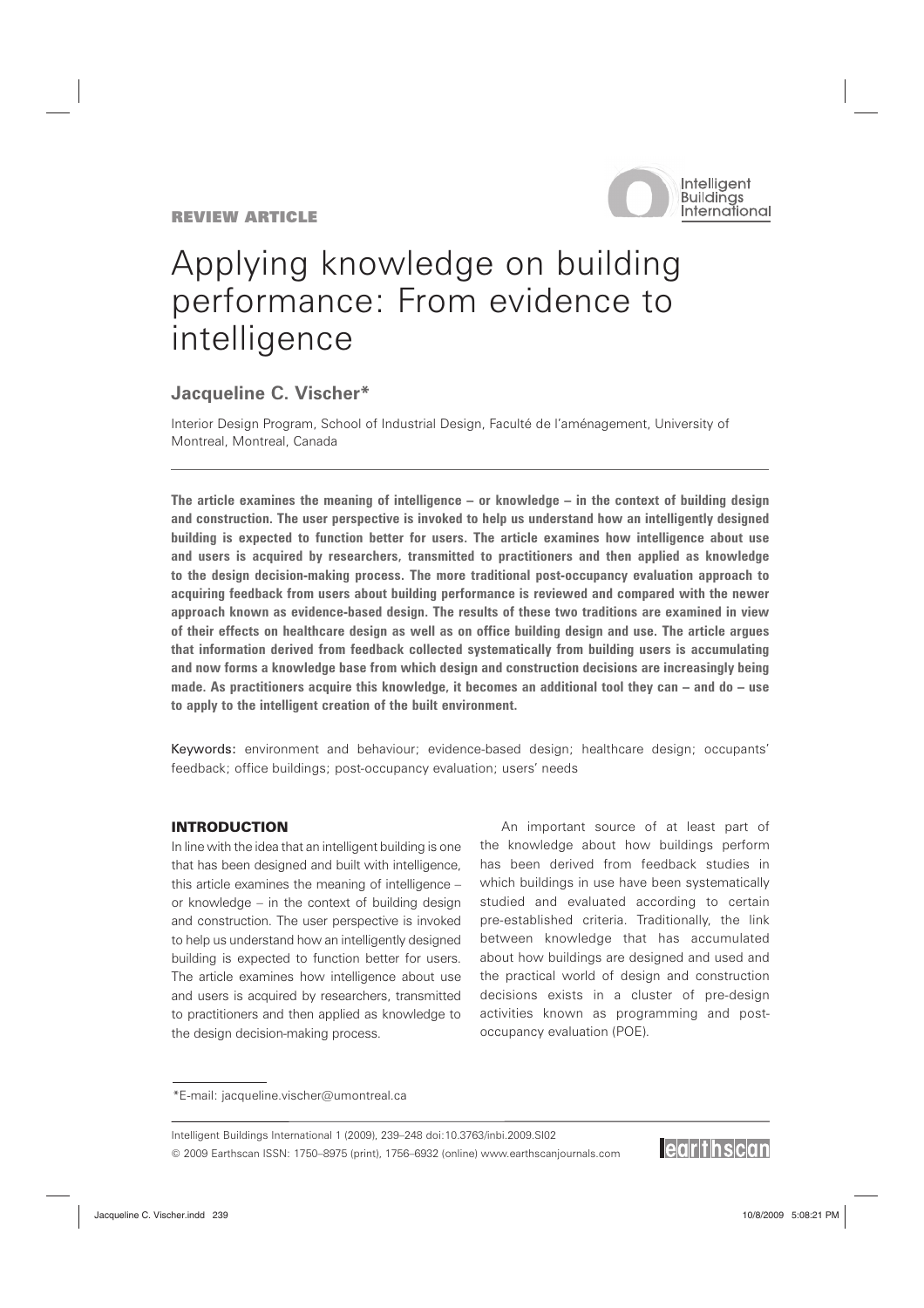POE has been an active area of knowledge (intelligence) gathering over the past 30 or 40 years. It is based on the presumption that studies of building use and performance shed light on the operation and management requirements of existing buildings, generate new knowledge about the human use of space, and provide feedback on key decisions made during the design and construction process. Indeed, design decisions have been characterized as a series of 'testable hypotheses' which can then be used to frame behavioural and other scientific studies (Zeisel, 2006). POE study results on how users function in the spaces a building provides, and also on how a building performs in terms of its systems and operation, create a basis for the design of new space using programming. Pre-design programming, or briefing, gathers information about users' needs from available POE studies and other research and synthesizes this information into both broad and generic, and targeted and specific, sets of design guidelines and prescriptions to which the design team refer throughout the building design process (Blyth and Worthington, 2001). The goal of the POEprogramming cycle is to learn from previous projects and apply this learning to the design of new projects, in an environment of continual improvement (Marmot et al., 2005).

The currency, or operational objective, of this design decision-making cycle is information, i.e. information about how effective building decisions are in terms of eventual building operations and management, in terms of user functionality and comfort, and in terms of how close the outcome of a building delivery process adheres to initial design objectives and intentions.

Within the 'real world' of the building industry, however, the process of producing and transmitting information – or knowledge – has worked only intermittently (Preiser and Vischer, 2005). The link that exists in theory between postoccupancy research results and a new building programme is often missing in practice. Some (but far from all) projects are assessed after

occupancy using a POE approach. Sometimes designers are motivated both to access research results and to apply this new knowledge to their next project. More commonly, the often voluminous results of POE studies lie unread on researchers' shelves or are published in academic journals infrequently consulted by practitioners. And new building programmes, far from integrating feedback from completed and occupied buildings, frequently take the form of a rapid summary of square footage requirements and projected growth in numbers of users, thus allowing each design team to reinvent the wheel or, more commonly, to reuse ideas they have developed on their previous projects (Vischer and Zeisel, 2008).

This is not to say that the intelligence yielded by POEs has not been valuable and has not had an effect on the way design is practised. Various forms of and approaches to generating feedback from completed projects have evolved from POE, some with more of a research emphasis to increase our knowledge of how buildings work and how users are affected by them, and some with a more applied emphasis to facilitate practitioners' direct application of results to programming and design.

A relatively recent offshoot or refinement of POE-type activities is now poised to finally establish building performance feedback as a critical source of intelligence within the building industry. The term being applied to this intelligence gathering and its applications is 'evidence-based design' (EBD). As this article will show, EBD is predicated on a new relationship between research and design by basing design decisions on research results, i.e. knowledge, and thereby requiring that design decisions make a meaningful shift away from simple intuition towards empirical truth. This article will conclude with recommendations for defining the meaning of performance feedback – or knowledge of results – in the context of a building project such that the long-standing goal of using reliable feedback to improve the quality of buildings for users advances towards realization.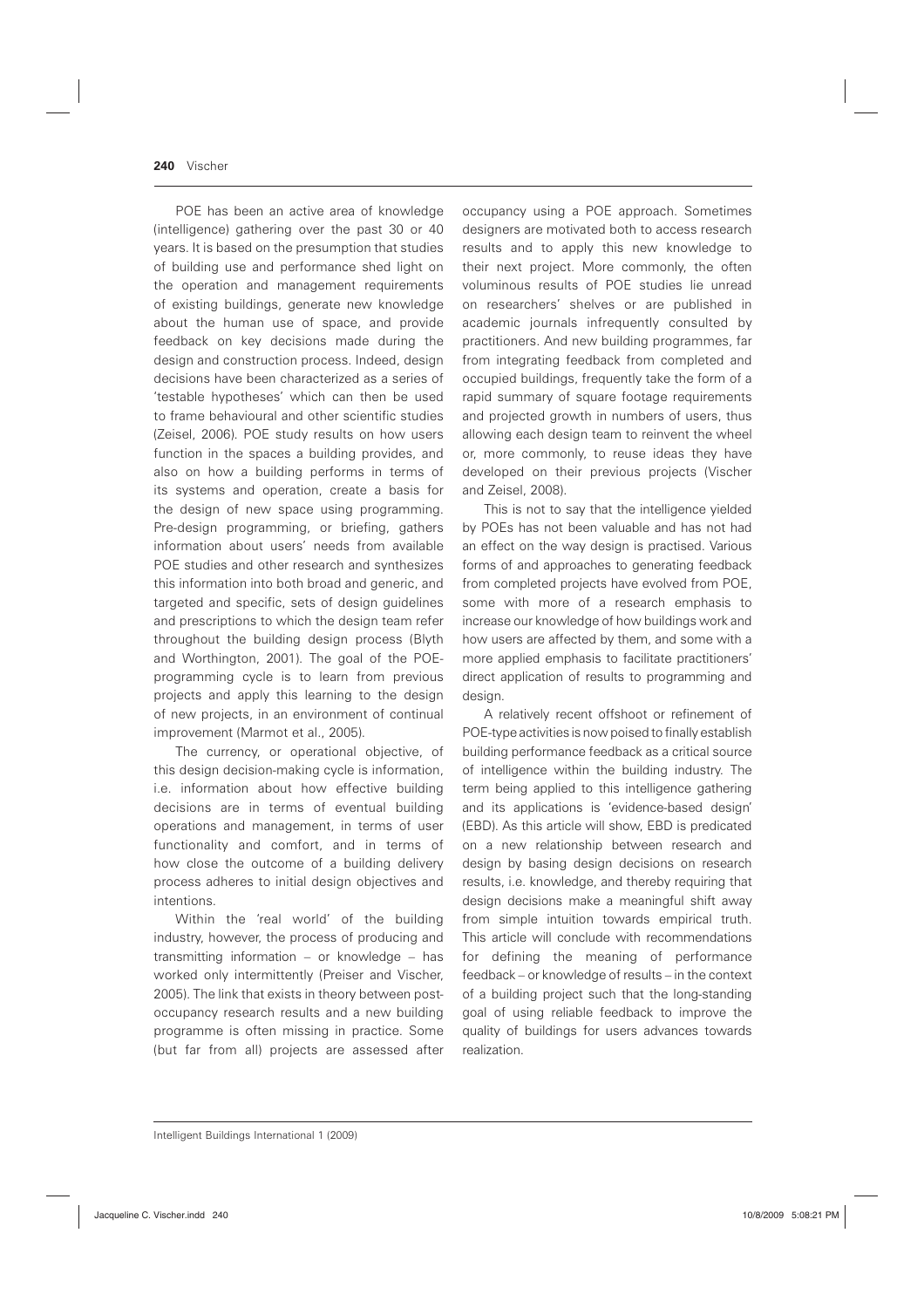## THE BUILDING PERFORMANCE FEEDBACK PARADIGM

The question of how building users are affected by features of the physical environments they occupy has preoccupied researchers as well as designers and other building industry professionals for many years. They are concerned not only with questions about the nature, scale and longevity of environmental effects on occupants, but also by questions of how to value the knowledge we have of such effects, so that it can be applied to decisions about space and systems design.

As this field of activity has evolved, certain theoretical frameworks have developed to guide practical and applied research on building performance and use that can be characterized as intelligence gathering. The building blocks of a theory of feedback from buildings in use are:

- human performance how users' behaviour is enhanced and supported by the spaces designed for it;
- building performance how specific design and construction decisions have affected mechanical and electrical performance, envelope (energy) performance and the like, and;
- $\bullet$  social value ultimately, a building, like any other product of concerted human social action, should be assessed in terms of the improvement it brings to users and to society at large (Vischer, 2008a).

In fact, the concept of building performance itself includes notions of use and effect on human performance, because performance is assessed in terms of how buildings and building systems affect the comfort, effectiveness and well-being of building users (Preiser and Schramm, 2002). One form it has taken is the concept of workplace performance, a term applied to workspace design whose explicit objective is to support the performance of work (Niemala et al., 2002). In order to assess building performance, measures are taken of system effectiveness that include users' perceptions of environmental comfort and satisfaction. Other measures include output quality and quantity – for example, a building's mechanical systems' performance is typically measured in terms of the amount of fresh air admitted into the building and the number and extent of contaminants in the circulated indoor air, as well as the amount of air that is distributed into the different parts of the building to serve occupants. However, this data is simply data unless research can show how users are affected.

Post-occupancy evaluation is the principal way in which the link has been forged between building design and operations (hardware) and use behaviours and user psychology. The POE typically takes the form of an applied research project in which social and behavioural data is gathered from users about their experiences in the buildings (Fischer and Vischer, 1998). Five good reasons for carrying out POEs were advanced by Friedman et al. (1978) and a practical approach to making POE effective was published by Preiser and Whyte (1988). Connecting POE results with programming for new buildings was first proposed in the 1970s, and the idea has gone through successive refinements to help practitioners understand the value of feedback on building use and apply it strategically to new building decision-making (Duerk, 1994).

One of the key components of the POE paradigm as it has been applied to research on building use has been measuring the level of satisfaction of users. Starting with surveys of residents of social housing in the 1960s and 1970s, whether or not they were 'satisfied' with aspects of their residential environment was the key measure of whether or not the housing design met their needs (Vischer, 1985). This approach to feedback from building users carried over into a wide variety of postoccupancy studies and continues to be applied to such diverse environmental questions as indoor air quality, parks and open space, and office furniture. Over the long term, however, this emphasis on measuring users' satisfaction has evolved into a weakness in the POE paradigm, being more effective at instructing researchers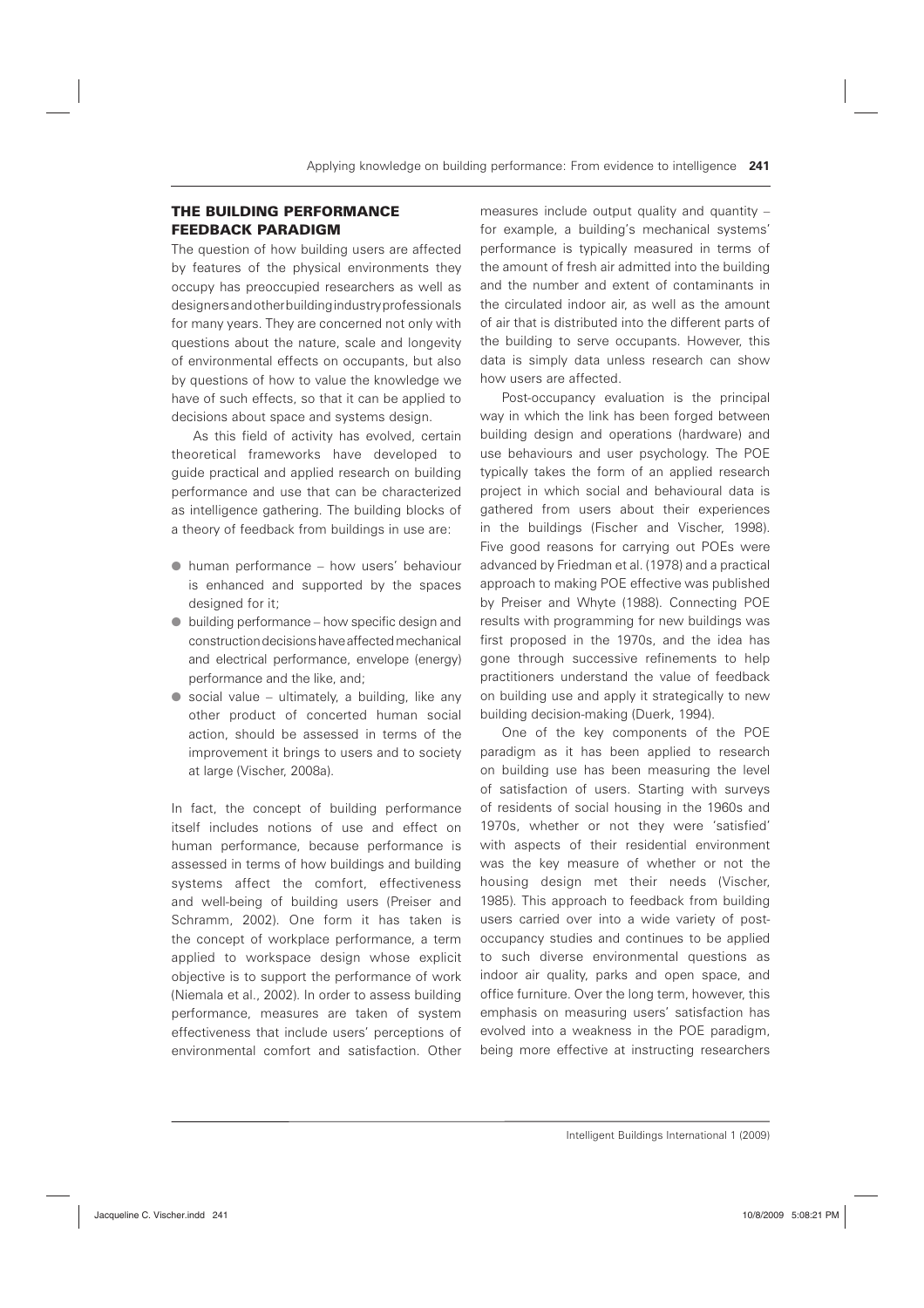and practitioners in people's preferences and perceived needs than in the effectiveness of building design and operation decisions (Vischer, 2008a). What people like and dislike in a given environment depends on a variety of influences, many of which are not always related to the built environment or to the decisions that created it. From a practitioner's viewpoint, seeking out users' evaluations in terms of their personal likes and dislikes is not rewarding, teaching them little about the effects of their decisions and providing little help or guidance regarding future designs. This may be one of the reasons why POE results have failed to link in any formal way to brief-writing and programming: a new building cannot be planned on the basis of what a previous group of people did and did not like.

Clearly, a more diverse, sensitive and wideranging number of outcome measures is in order than simple occupant satisfaction. The practice of assessing design outcomes in terms of users' satisfaction ratings has been criticized and is increasingly replaced by other, more targeted and realistic outcome measures of a built environment's effectiveness (Vischer, 2007). These include a sense of belonging and community, appropriation behaviour and territoriality, functional comfort and task support, managing stress, and effects on rates of illness and accidents.

#### EVIDENCE-BASED DESIGN: A PARADIGM SHIFT

One of the useful innovations of the EBD approach to measuring building performance feedback is the variety of behavioural outcomes that serve as measures of building performance and building effectiveness. EBD has evolved out of the precedent set by evidence-based medicine, i.e. relying on published research results for evidence on which to base diagnostic and treatment decisions. The application of evidence to design decisions means that the results of research – whether these are POE studies or other feedback studies, field research in specific sites or buildings, or laboratory research

designed to study human behaviour in relation to specific features – are needed to make 'good' and 'right' design and construction decisions. The paradigm shift means that building industry professionals, including designers, managers, builders and investors now have a knowledge base of evidence on which to base their decisions. This knowledge base is the intelligence derived from systematic research on occupant needs and behaviour rather than the idiosyncratic mix of intuition, project experience and short-term cost considerations that has tended to guide building industry professionals in the past. When fully implemented, EBD effectively closes the loop linking feedback derived from building research to programming and design decision-making for new projects.

Definitions of evidence-based design include:

Evidence-based design … is the conscientious and judicious use of current best evidence related to the physical environment's effects on wellbeing, and its critical interpretation, to make significant design decisions based on sound hypotheses (concepts) related to measurable outcomes, for each unique project. (Salvatore, 2006)

And, more simply:

The use of scientific method to guide design decisions based on empirical knowledge. (Stickler, 2006)

In addition, attempts have been made to set priorities on what 'evidence' means. Not all research results in equally convincing 'evidence'. It is suggested that:

1. strong evidence [is] based on independently verified data; 2. evidence [can also be] based on weaker data; and 3. evidence from respected authorities based on available data [is also admissible]. (Patience, 2006)

These definitions, and indeed the whole notion of using evidence based on research, have evolved

Intelligent Buildings International 1 (2009)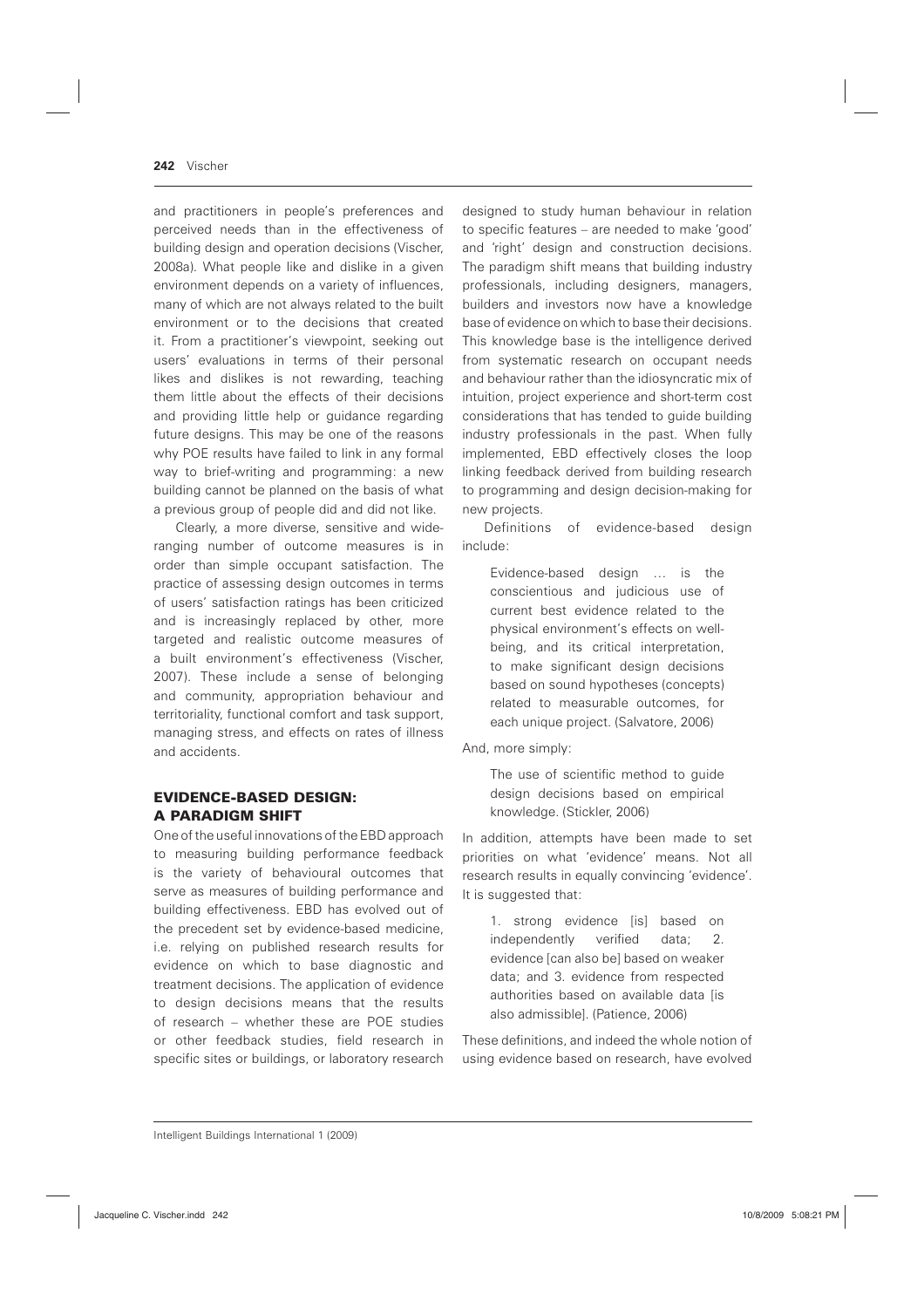from evidence-based medicine, in which the decision-making burden on medical professionals is reduced in part by being able to refer to published research to inform medical decisions. Studies of medical and surgical procedures, their difficulties and their likely outcomes, of treatments such as pharmaceutical products and doses, and of new medical technology and tools, help practitioners select the right procedure for the right diagnosis. By referring to the ongoing accumulation of published evidence, a medical professional treats a patient's condition by using up-to-date objective facts rather than relying only on previously acquired knowledge and their hunches and convictions resulting from experience. For example, although it may seem obvious that inserting feeding tubes into elderly patients prolongs life, evidence from studies has shown that feeding tubes increase infection and do not in fact prolong life. In theory, the same evidence is available to others involved in treating the patient and even to the patients themselves. Increasingly, doctors choose to explain to their patients the evidential basis for their decisions, which is something that immediate access to electronic databases makes possible. Responsibility for an important medical decision is thereby shared between provider and consumer of medical treatments. Moreover, it has been demonstrated that the opportunity for patients to participate in their own care increases the likelihood of a positive medical outcome.

Giving design and building professionals the opportunity to access published evidence to guide their decisions provides an opportunity to building users, clients and other consumers of building industry services to understand and comment on why certain decisions are made and even to participate in decision-making. And studies have indicated that in buildings, as in medicine, informed and engaged users have a more positive experience of the built environment they occupy (Preiser and Vischer, 2005).

In addition to accessing evidence from published research, another advantage of the EBD approach is that building industry professionals have an opportunity to focus and direct data gathering to the issues that they have identified as needing evidence. In other words, each design team has an opportunity to identify project-related research topics or needs that will provide intelligence they can apply to the process. Also, designers need access to databanks of research results that cover issues likely to arise during project design and construction, much as the medical professional will review published evidence on their current patients' conditions. These data repositories are not limited to feedback from building occupants, but ideally include information about materials selection and performance, construction technology and management, cost containment and risk control, and other areas of knowledge that are key to constructing successful buildings and have not always been included in POE studies.

## ACCESSING BUILDING INTELLIGENCE THROUGH EVIDENCE

In part because the roots of the EBD approach are in medicine, evidence-based design has found favour among healthcare designers and architects, especially in North America. It was recently pointed out that: 'A growing body of research is demonstrating that improved physical design can help bring about dramatic increases in safety and quality – particularly reductions in infection, falls, errors, transfers, nurse turnover and stress, and increases in satisfaction' (Zimring and Bosch, 2008). It is important to note the range of outcome variables identified in this list, of which user satisfaction is only one. In a recent book reviewing the research available to be applied to a wide range of design decisions in healthcare facilities, the outcomes measured include elevator access and convenience, type and location of art displays, and numbers of patient beds in a room (Malkin, 2008). Current research in the UK indicates that EBD has applications that extend beyond healthcare facilities and can be applied to housing and new community planning, to crime prevention through environmental design, and to schools and offices (CABE, 2006).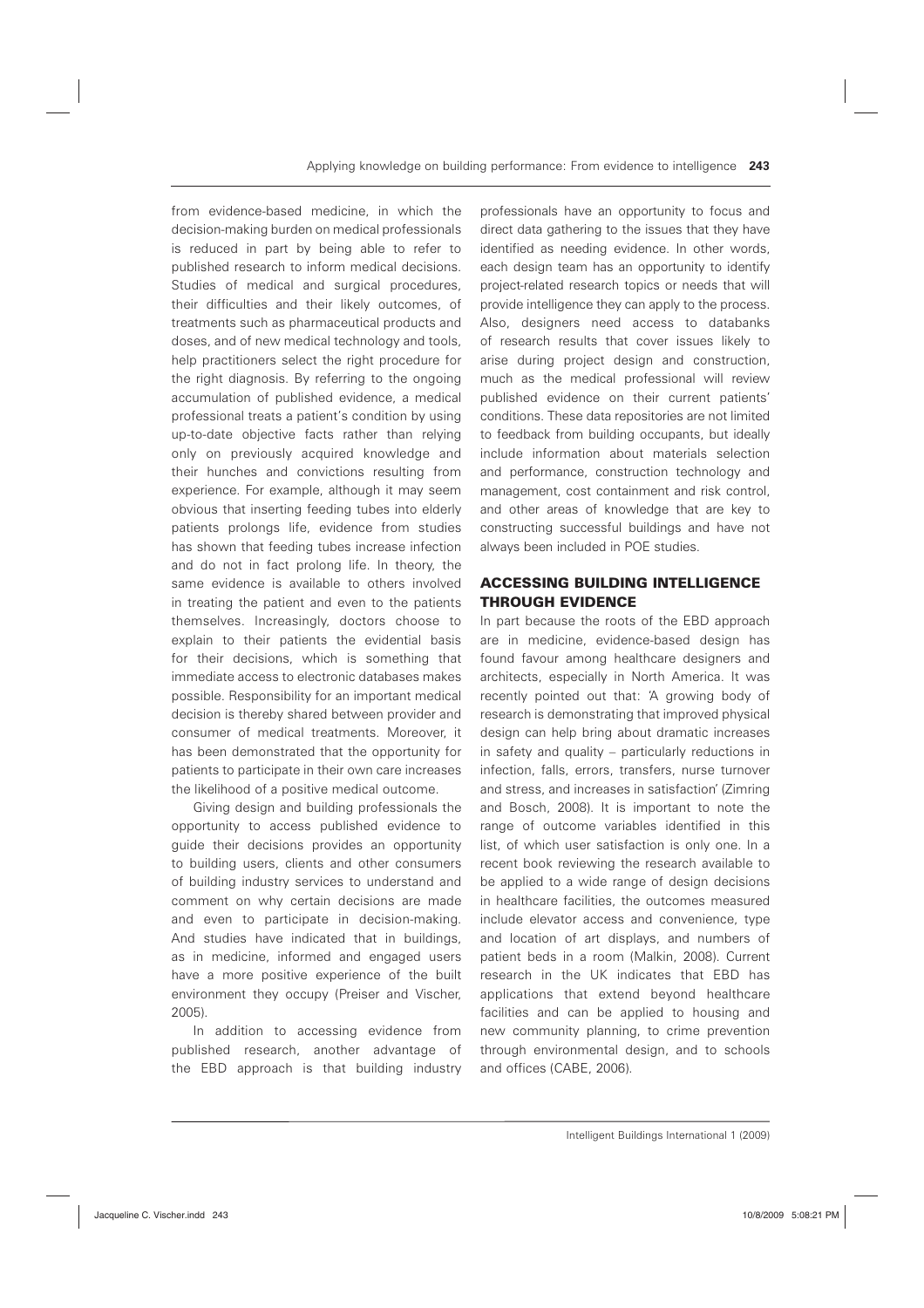As well as being informed about and guiding decisions based on published research results, another way of defining evidence-based design is to locate the research problem in the context of the design problem and construct the study specifically to yield results that will solve the problem. In one recent example, researchers placed hand-washing basins in various locations on a hospital ward and compared their access and utilization in terms of how frequently staff washed their hands at each location. The result showed unequivocally where best to locate the hand-washing facilities in order to make it easy and convenient for staff to wash their hands after each patient visit (Stickler, 2006). The problem presented was a behavioural one: how to increase and also how to ensure that staff washed their hands. The solution was a design one: the best location for facilities to ensure that hand-washing would occur. But without the results of the study, the design decision would have been based on precedent, or cost, or left to chance.

New thinking about EBD is focusing on mechanisms and strategies that enable and facilitate this intimate relationship between research and design, obviating the need for what was formerly a burden on the POE researcher to find a way of dressing up research results and making them attractive to, and usable by, design professionals. This was always called 'bridging the gap' – the gap that exists between design and research (e.g. EDRA Proceedings). The EBD approach requires building practitioners to define the evidence they need in terms that are relevant to the building project. So although they may not want to design the research – this is the researcher's area of expertise – their priorities drive the type and style of applied research projects that seem likely to yield useful new knowledge – or intelligence – in a form that makes it relevant to the decisions that are facing them.

As the building design professions shift to a more rational and research-based approach to design, professionals will likely be less prone to avoid acquiring knowledge that could inform

design decisions than they have been in the past. Architects in particular have tended to express concern that taking a rational approach to design may limit their creativity and ability to have new ideas, that having 'too much information' could reduce or even eliminate their ability to find 'artistic' solutions to design problems. One of the positive impacts of the EBD approach is that it is based on the assumption that more and better information and knowledge will *ipso facto* improve the design of buildings. Another positive effect is that the value of informed design decision-making is not only supportive of design creativity but with so much more information available, trying to do without it is both foolish and dangerous. It is no longer considered the action of a responsible professional to embark on a building design project without paying attention to what is known about the impact of previous, related design decisions on human behaviour. As building-related research expands, design professionals are increasingly expected to access the growing multidisciplinary knowledge base not only on how building users are affected by features of their environment, but also how to combine what we know about building user psychology and behaviour with the innovative features of LEED, GreenStar and BREEAM certified buildings (Brown and Cole, 2009).

One of the ways that distinguishes the European approach from the North American approach to EBD is the definition of 'evidence'. Depending on the perspective, evidence has a different meaning in terms of how it is sought and how it can be applied. Design professionals may seek evidence in a variety of ways, ranging from studying examples published in architectural magazines, to visiting a recently completed project for a walkthrough, to systematically interviewing building users and applying the results to an architectural programme or brief, to performing or commissioning a full-scale POE using social science research (Preiser and Whyte, 1988). 'Evidence' in the real estate finance and construction industry pertains to cost impacts, return-on-investment scenarios and market conditions. A whole new field of 'evidence'

Intelligent Buildings International 1 (2009)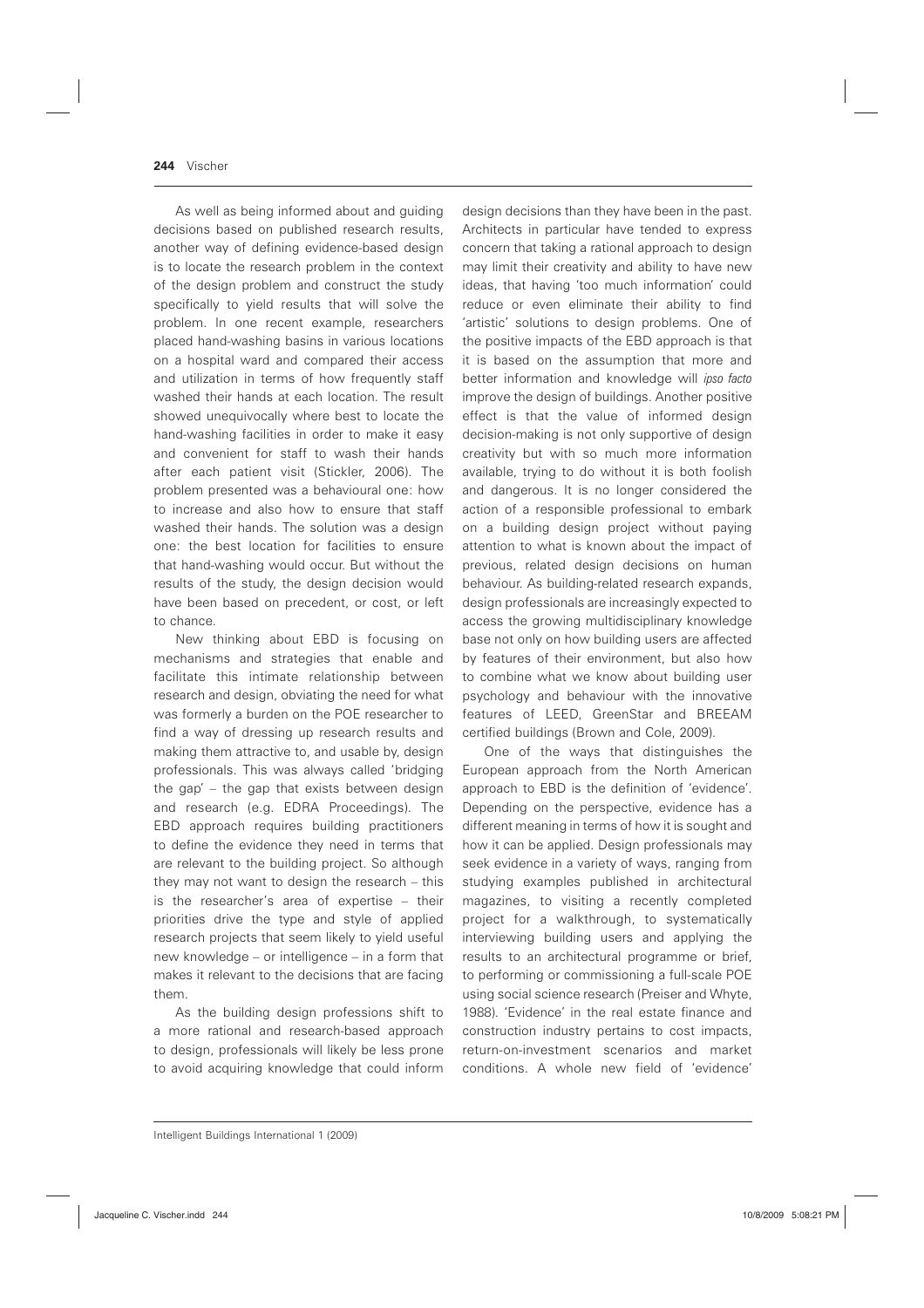is emerging as certified green buildings are designed, constructed and occupied. In terms of building performance, evidence is derived from research results that demonstrate how specific building conditions and spaces affect occupants and occupants' behaviour.

In terms of accessing evidence that is already available, reviews and summaries of relevant research are more desirable than the outcome of one or some targeted studies. At a recent seminar in the UK, specific initiatives, such as government incentive programmes and investment in innovation to increase urban regeneration and sustainability, a framework for acquiring, assessing and various ways of using (applying) evidence in the workplace and schools, and managing building-related pathology such as offgassing materials that cause asthma, were all described as examples of evidence-based design research (CABE, 2006). On both sides of the Atlantic, the EBD approach emphasizes that researched evidence must be reliable and acquired using rigour, certainty and validity.

Evidence is not knowledge: design professionals need a reflective practice to turn information into knowledge (Schön, 1983). But evidence from research goes beyond informed opinion, it is predicated on proof. Therefore, hypotheses must be identified and tested in order for designers to claim they are using an EBD approach. The conventional POE provides information but not necessarily evidence. The two terms should not be confused: collecting feedback from users on whether or not they like or are satisfied with the physical environment is not a substitute for systematically validating a hypothesized relationship between users and built space. And although users' subjective experiences are often the basis for the 'proof' that is being collected, the EBD approach depends on a more scientific paradigm than that traditionally applied by POE.

Once the information acquired has been transformed into evidence that can support a commitment such as a design decision, then it is on its way to becoming knowledge. Studies of how knowledge is produced, stored, transmitted and dispersed in organizations as human capital are shedding increasing light on the subtlety and complexity of this process (Burton-Jones and Spender, 2009). When then does knowledge become intelligence? According to the intelligence industry, when it is explicitly applied in a given situation by those who have the knowledge to those who are going to use it – that is, the owners, occupants and managers of built space.

Basing building decisions on research evidence lends a scientific caste to design and construction activities, potentially increasing the positive opinions clients have of their project team professionals, and therefore their willingness to pay for evidence-supported recommendations. As research-based proof – or evidence – accumulates, it must be stored and maintained for easy access and retrieval in the context of project applications, much as legal decisions and opinions are stored for legal practice and as medical practitioners in clinical practice now have EBM data electronically available. EBD alters the definition of design from a function of individual creativity (which clients may or may not feel like paying for) to a process of creatively applying evidence to building decision-making. This increase in respectability goes hand in hand with greater responsibility – for example, to demonstrate conclusively that the physical environment of hospitals and seniors' residences is a form of treatment in healthcare and the treatment of dementia, that the physical environment of the workplace is a tool for performing work, that environmental design affects sales in stores and supermarkets, and supports better and faster learning in schools.

## USING EVIDENCE-BASED DESIGN FOR MORE INTELLIGENT BUILDINGS

At a recent conference in North America, the range of research reported includes a study of patient safety and looks at systemic problems in how emergency healthcare facilities are designed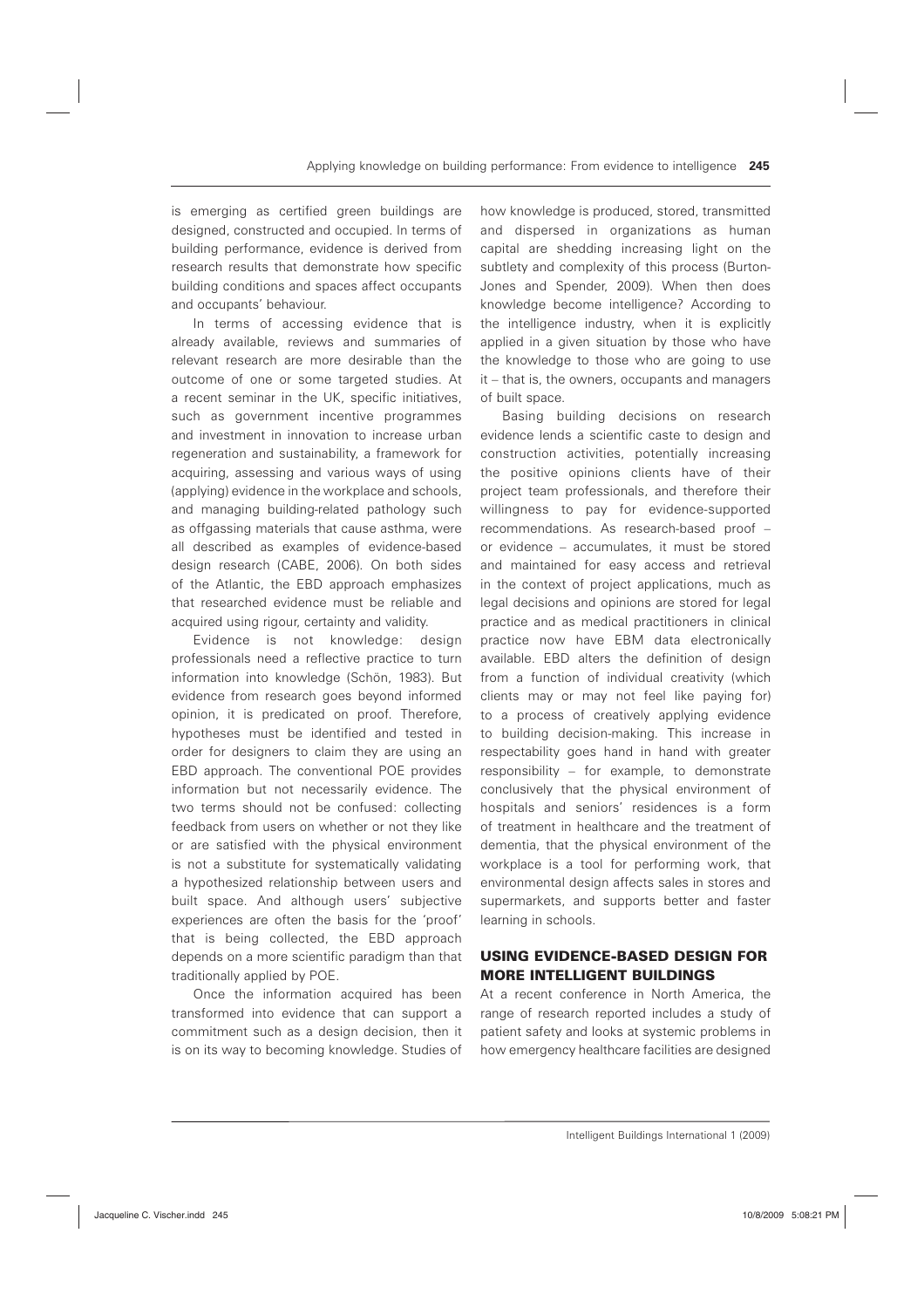and operated in order to identify ways of enabling hospital staff to avoid mistakes and of increasing the effectiveness and efficiency of their time (Vaughan, 2006). In another example, studies of the impact of improperly performing ventilation systems on illness, discomfort and stress are summarized to indicate ways of improving indoor air quality in a wide variety of building types (Hamilton, 2006). And a third example examines a range of methodological approaches in order to demonstrate the close relationship between the way a research hypothesis is formulated and the selection of the appropriate data collection method to test it (Stickler, 2006). In another example, a study of the distance of room doors from patient beds in an emergency department was found to have an effect on how quickly emergency patients received care, and collaboration with both emergency room staff and patients was recommended in order to optimize door placement in future designs (Hall et al., 2008).

Studies like these, which have informed or could inform critical healthcare design decisions, illuminate the enormous potential for implementing a programme of environmentbehaviour studies that can and should inform hospital design decisions. A similar richness of research questions and studies awaits design researchers in other areas, for example, workspace design. Much of the research in this rapidly growing field of study has responded to critical issues that have arisen in the commercial real estate industry. These may include, but are not limited to, sick building syndrome and indoor air pollution in the 1970s and 1980s, thermal comfort and temperature control as well as ergonomic workspace and management of repetitive strain injuries in the 1990s, broadening out in the current decade to managing noise and distractions in workspace, studying the impact of increased workstation density, measuring the effects of different types of lighting on task performance, and producing knowledge about how employee performance is affected by the overall and interactive effects of environmental

conditions at work (Vischer, 2008b). Studies of building occupants' 'functional comfort' have generated a large amount of evidence on both supportive and non-supportive elements of workspace design. Space planners, designers and facilities managers now can access knowledge about how worker behaviour – task performance, communication with co-workers and employee retention – is affected by various combinations of environmental influences, including lighting and daylight, furniture and spatial layout, noise levels, and thermal and ventilation conditions. Moreover, studies of worker mood – wellbeing, satisfaction and engagement – also show important connections to environmental features (Vischer, 2005). Evidence is accumulating on the optimal balance between individual workspace (offices or workstations, concentration rooms, places to work alone) and shared or communal facilities (meeting rooms, work rooms, lounges, places that facilitate collaboration). There is no simple directive for establishing this balance, but studies to date indicate that systematic analysis of the tasks people are performing and the environmental requirements for the types of work they are doing may offer a formula that can be applied to these key design decisions (Vischer, 2008b).

In another example, criteria for designing accommodation for older people with Alzheimer's disease are also based on data from multi-site studies in which specific design characteristics and behavioural health outcomes were measured (Zeisel, 2006). Outcome behaviours or symptoms measured in residents of Alzheimer's units include agitation, aggression, social withdrawal, depression and psychotic symptoms such as hallucinations (Zeisel et al., 2003). The research findings clearly indicate fewer symptoms in more appropriately planned and designed environments. Anxiety and aggression are reduced where there is greater bedroom privacy and more personalization of bedrooms. Social withdrawal is reduced in settings with not more than four communal spaces, each of which needs to have a unique design character to help residents orient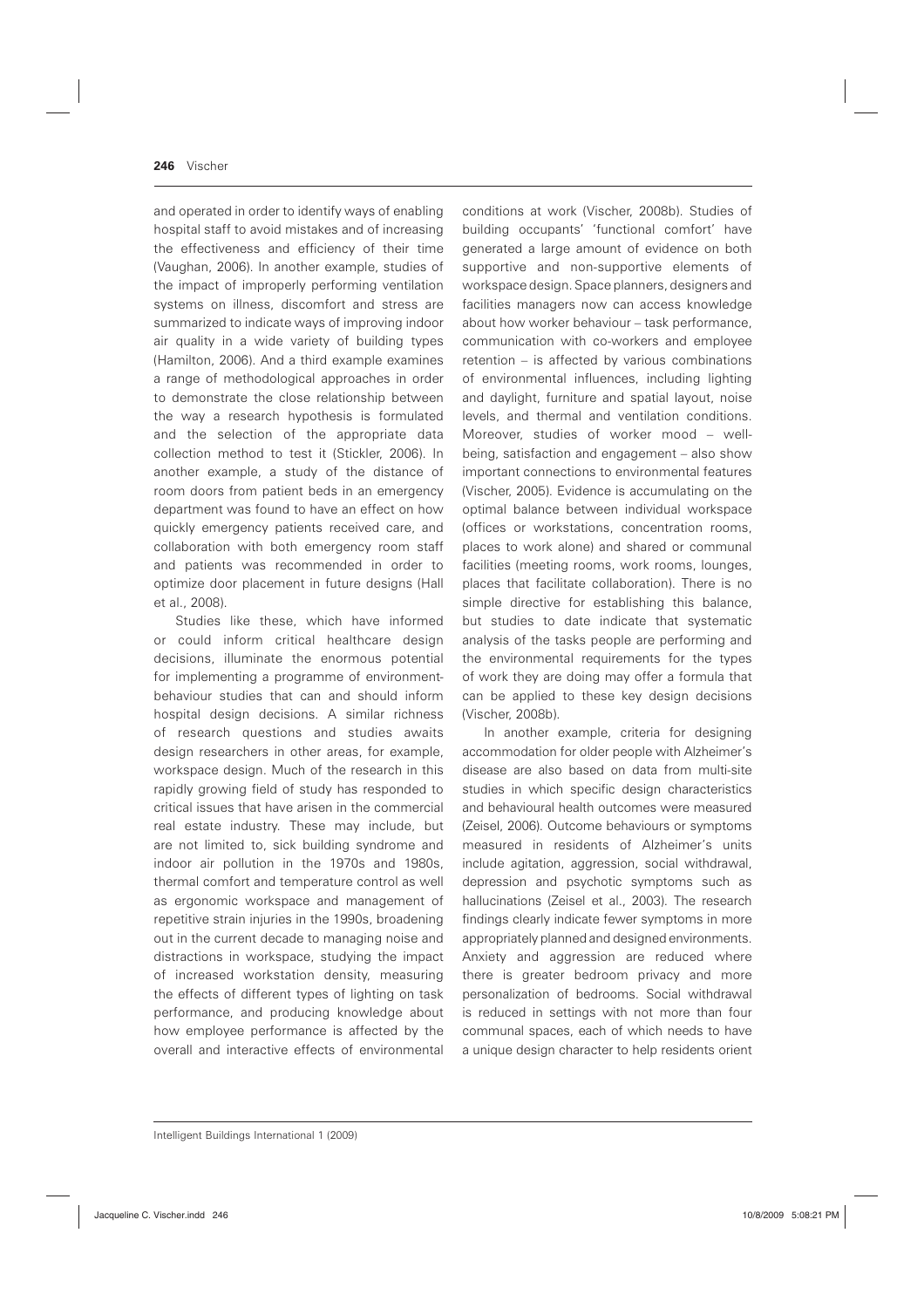themselves and make choices. There is a lower incidence of depression in residents when exits are camouflaged using less visible electronic locks instead of alarms (Zeisel, 2008).

It is not unrelated that the combined field of neuroscience and architecture is a fast-growing area of research in which links can be identified between the physical features of a building and the mental, emotional and behavioural effects on users, and it is likely to have important implications for EBD research (Eberhard, 2007).

As more of this type of knowledge is generated and made accessible to various building industry professions, both professional practice and buildings themselves are changing. Healthcare facilities in North America and Europe are now routinely planned using intelligence derived from EBD. And in becoming aware of and familiar with the new intelligence means that members of building-related professions have taken on the responsibility not to look the other way when evidence relevant to a design decision is presented, and not to make subjective decisions when EBD data is available. Basing important decisions on research results rather than on experience, intuition and creativity – whether in medicine or in design – has an effect on the political role of the professional and on the balance of power during a building project. Employing an evidence-based approach to design decision-making equalizes an unequal relationship in the building industry much as it does in modern medicine. Just as the patient has a more important role to play in a medical situation where the doctor shares 'evidence' in order to engage the patient in decisions, the architect has an opportunity by using evidencebased design to empower the client, to enlarge the role of the building user and to incorporate the users' perspective (experience and comfort) into key design decisions.

As the EBD approach expands its reach, more knowledge will find its way into building performance decisions, and be applied as intelligence to specific design, construction and operation procedures. Transforming the evidence from research into intelligence that informs

and enlightens building performance is a new opportunity for delivering intelligent buildings. The intelligent building is a reality in the foreseeable future based on the informed and rational way in which it is produced. No professional in any field can easily defend a reliance on research results in order to continue doing things the same old way. Just as doctors take the Hippocratic oath to do no harm, the designers and builders that create our environment have an important new opportunity not only to protect building users and to do them no harm, but in fact to improve and enhance their environmental experience and the environmental future of our planet.

#### REFERENCES

- Blyth, J. and Worthington, J., 2001, *Managing the Brief for Better Design*, New York, Spon Press
- Brown, Z. and Cole, R., 2009, 'Influence of occupants' knowledge on comfort expectations and behaviour' *Building Research and Information* **37**(3), 227–245.
- Burton-Jones, A. and Spender, D., 2009, *The Oxford University Handbook of Human Capital*, Oxford, Oxford University Press.
- CABE (Commission for Architecture and the Built Environment), 2006, *Evidence Based Design Symposium*. *London, 23 November.*
- Duerk, D., 1994, *Architectural Programming: Information Management for Design,* New York, J. Wiley & Son.
- Eberhard, J., 2007, *Architecture and the Brain: A New Knowledge Base from Neuroscience*, New York, Greenway Communications.
- EDRA (Environmental Design Research Association). Available at: www.edra.org.
- Fischer, G.N. and Vischer, J.C., 1998, *Évaluation des Environnements de Travail: La Méthode Diagnostique,* De Boek, Presse de l'Université de Montréal.
- Friedman, A., Zimring, C. and Zube, E., 1978, *Environmental Design Evaluation*, New York, Plenum Press.
- Hall, K., Kyriacou, D., Handler, J. and Adams, J., 2008, 'Impact of emergency department built environment on timeliness of physician assessment of patients with chest pain', *Environment and Behavior*, **40**(2), 233.
- Hamilton, K., 2006, 'The evolving art and science of evidence-based design', paper presented at *Healthcare Design 90*. Available at: www.healthdesign.org/education/conf/.
- Malkin, J., 2008, *A Visual Reference for Evidence-Based Design*, Concord, CA, Center for Health Design.
- Marmot, A., Eley, J. and Bradley, S., 2005, 'Programming/briefing programme review', in W.F.E. Preiser and J.C. Vischer (eds),

Intelligent Buildings International 1 (2009)